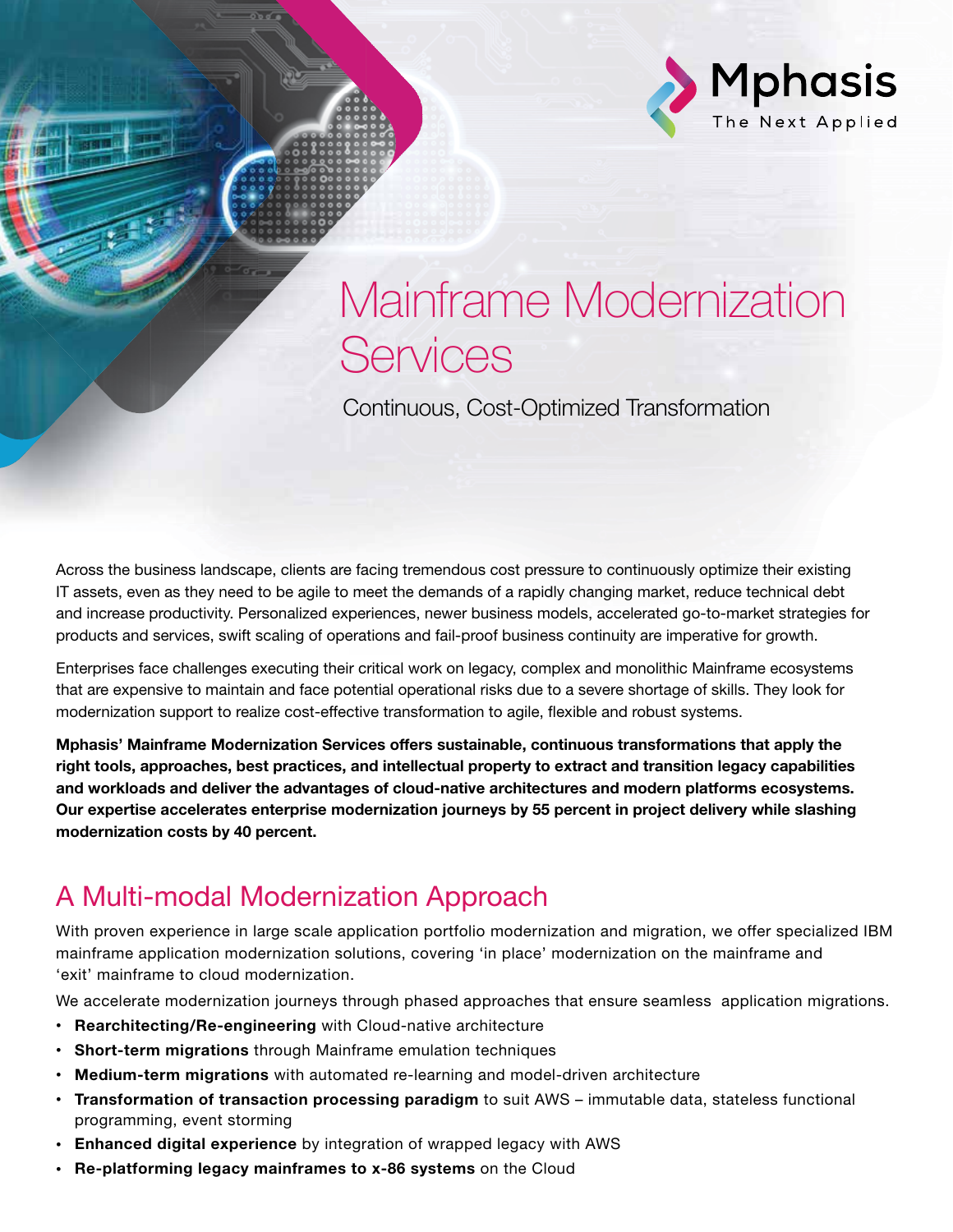# The Mphasis Value Proposition

We integrate domain-driven modernization capabilities, innovative "zero-cost" transformation models, automated acceleration, proprietary platforms and tools, and partnerships with hyper-scalers to deliver sustained business value and continuous innovation.

Through cloud-native microservices, disposable architecture ecosystems, and highly automated IT development and operations, we enable organizations to accelerate digital transformation with confidence.



Deconstruct legacy applications in self-funded increments - to optimize spend on modernization while continuously delivering real business benefits



Modernize applications and optimize maintenance costs and efforts to reduce total cost of ownership in modernizing application portfolio



Automate many aspects of the modernization



Extract legacy business logic into modeling software, which goes into domain-driven design for microservices



Recover knowledge that goes into automation frameworks to build end state ecosystem